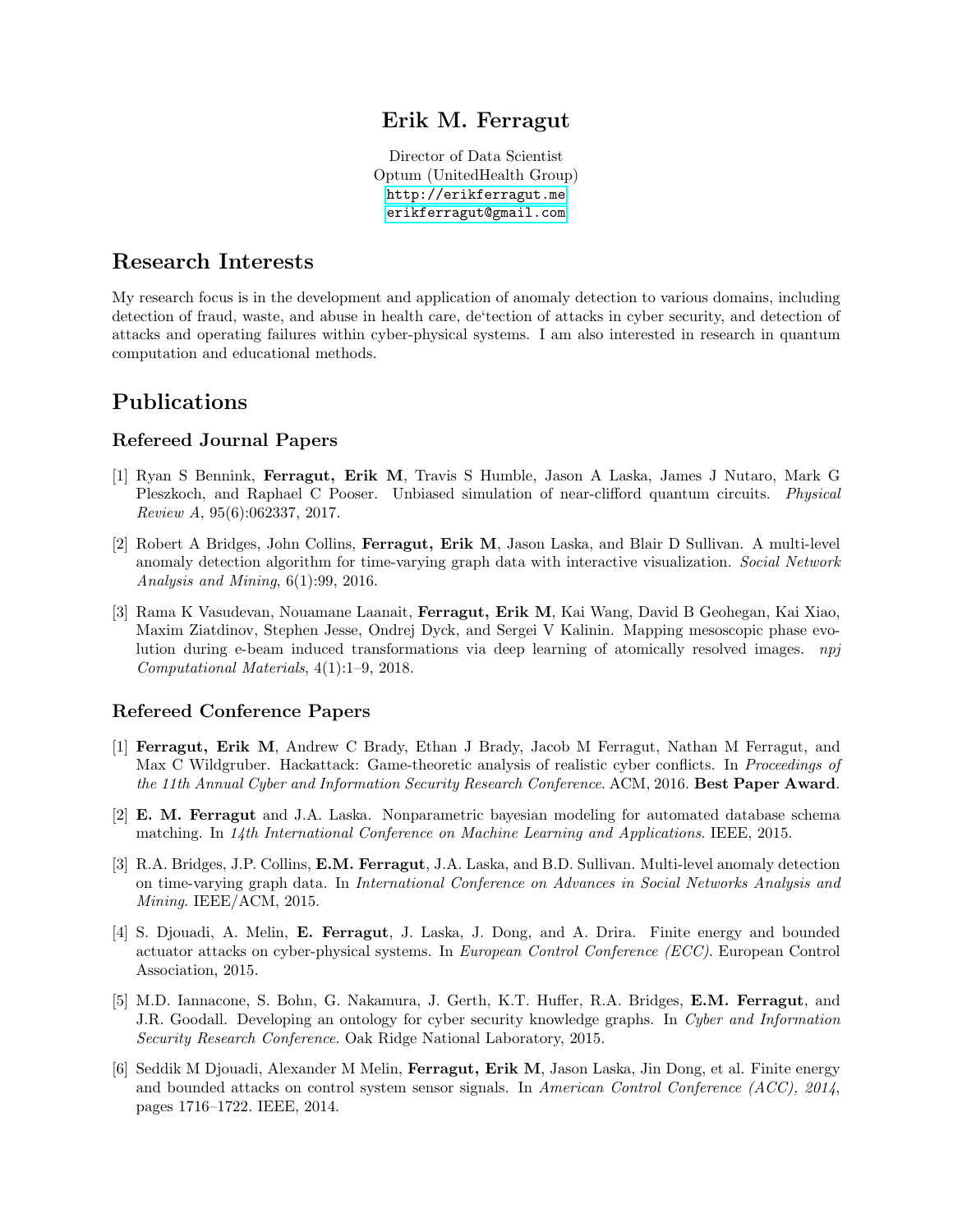- [7] Bogdan D Czejdo, Michael D Iannacone, Robert A Bridges, Ferragut, Erik M, and John R Goodall. Integration of external data sources with cyber security data warehouse. In Proceedings of the 9th Annual Cyber and Information Security Research Conference, pages 49–52. ACM, 2014.
- [8] Alexander M Melin, Ferragut, Erik M, Jason A Laska, David L Fugate, and Roger Kisner. A mathematical framework for the analysis of cyber-resilient control systems. In 6th International Symposium on Resilient Control Systems (ISRCS), 2013, pages 13–18. IEEE, 2013.
- [9] Ferragut, Erik M, Jason A Laska, Bogdan D Czejdo, and Alexander M Melin. Addressing the challenges of anomaly detection for cyber physical energy grid systems. In *Proceedings of the Eighth Annual* Workshop on Cyber Security and Information Intelligence Research, 2012.
- [10] Ferragut, Erik M, Jason Laska, and Robert A Bridges. A new, principled approach to anomaly detection. In 11th International Conference on Machine Learning and Applications (ICMLA), 2012, volume 2, pages 210–215. IEEE, 2012.
- [11] Ferragut, Erik M and Jason Laska. Randomized sampling for large data applications of SVM. In 11th International Conference on Machine Learning and Applications (ICMLA), 2012, volume 1, pages 350–355. IEEE, 2012.
- [12] Lane Harrison, Jason Laska, Riley Spahn, Mike Iannacone, Evan Downing, Ferragut, Erik M, and John R Goodall. situ: Situational understanding and discovery for cyber attacks. In IEEE Conference on Visual Analytics Science and Technology (VAST), 2012, pages 307–308. IEEE, 2012.
- [13] Bogdan Czejdo and Ferragut, Erik M. Time analysis for probabilistic workflows. In *International* Conference on Future Communication and Computer Technology (ICFCCT), pages 62–66, 2012.
- [14] Robert K Abercrombie, Ferragut, Erik M, and Shane Boone. Hidden markov modeling for weigh-inmotion estimation. In 6th International Conference on Weigh-In-Motion (ICWIM6), 2012.
- [15] Robert K Abercrombie, Ferragut, Erik M, Frederick T Sheldon, and Michael R Grimaila. Addressing the need for independence in the CSE model. In IEEE Symposium on Computational Intelligence in Cyber Security (CICS), 2011, pages 68–75. IEEE, April 2011.
- [16] Ferragut, Erik M, David M Darmon, Craig A Shue, and Stephen Kelley. Automatic construction of anomaly detectors from graphical models. In IEEE Symposium on Computational Intelligence in Cyber Security (CICS), 2011, pages 9–16. IEEE, April 2011.
- [17] Anita N Zakrzewska and Ferragut, Erik M. Modeling cyber conflicts using an extended Petri net formalism. In IEEE Symposium on Computational Intelligence in Cyber Security (CICS), 2011, pages 60–67. IEEE, April 2011.
- [18] Ferragut, Erik M and E Nicole Braden. System log summarization via semi-Markov models of inter-arrival times. In Proceedings of the Seventh Annual Workshop on Cyber Security and Information Intelligence Research, page 44. ACM, 2011.
- [19] Craig A Shue and Ferragut, Erik M. Dead Phish: An examination of deactivated phishing sites. In Collaboration, Electronic Messaging, Anti-Abuse an Spam Conference (CEAS), July 2010.
- [20] **Ferragut, Erik M.** A dynamic erasure code for multicasting live data. In *Proceedings of the 5th* Annual Workshop on Cyber Security and Information Intelligence Research. ACM, April 2009.

#### Presentations

[1] E.M. Ferragut, J.A. Laska, and R.A. Bridges. Anomaly detection and probabilistic modeling for image data (poster). In Big, Deep, and Smart Data Analytics in Materials Imaging Conference. Joint Nanoscale Science Research Center (NSRC), 2015.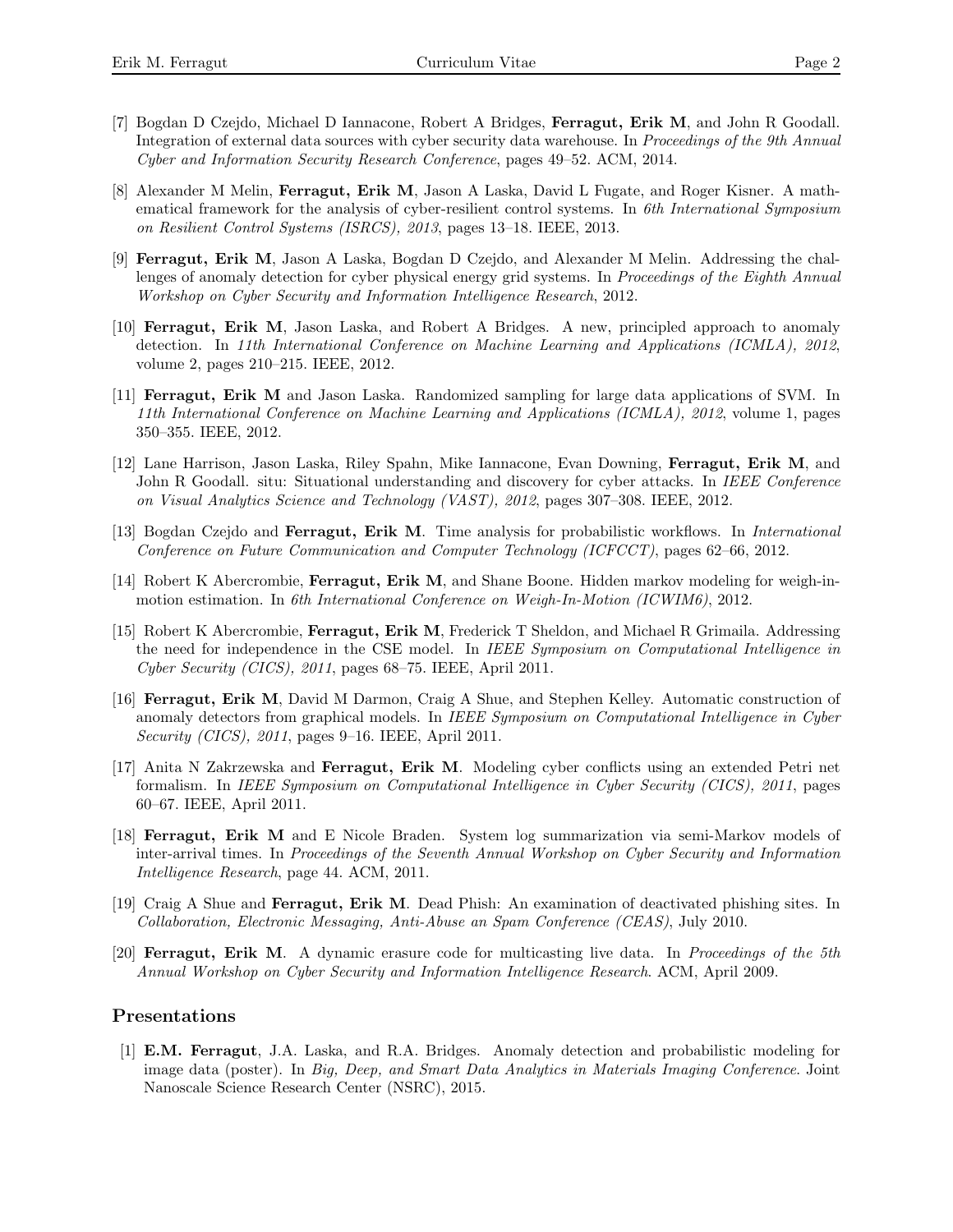- [2] Ferragut, Erik M. Probabilistic schema matching. The Center for Intelligent Systems and Machine Learning (CISML), University of Tennessee, Knoxville (Scheduled), January 31, 2014.
- [3] Ferragut, Erik M. Graph-based analysis of cyber-physical system resiliency. American Mathematical Society Southeastern Sectional Meeting (AMS-SE), Louisville, Kentucky, October 4, 2013.
- [4] Ferragut, Erik M. A principled approach to anomaly detection. The Center for Intelligent Systems and Machine Learning (CISML), University of Tennessee, Knoxville, November 14, 2012.

#### Patents

- [1] Ferragut, Erik M and Jason A Laska. Cyber physical attack detection, publication date February 23 2021. US Patent 10,929,529.
- [2] Ferragut, Erik M, John R Goodall, Michael D Iannacone, Jason A Laska, and Lane T Harrison. Real-time detection and classification of anomalous events in streaming data, April 19 2016. US Patent 9,319,421.
- [3] Ferragut, Erik M, Jason A Laska, and Robert A Bridges. Detection of anomalous events, June 7 2016. US Patent 9,361,463.
- [4] Robert K Abercrombie, Frederick T Sheldon, and Ferragut, Erik M. Cyberspace security system, September 13 2012. US Patent 8,762,188.

### Classified Papers

Authored 16 peer-reviewed classified papers in cryptology and related fields (1994–2005, 2007–2009). Received two Crypto-Mathematics Institute and one KRYPTOS competitive paper awards.

# Education

| December 2003 | Ph.D. in Mathematics<br>University of Michigan, Ann Arbor<br>Dissertation: "Detection of Epistatic Effects in Genetic Data"<br>Advisor: Phil Hanlon |
|---------------|-----------------------------------------------------------------------------------------------------------------------------------------------------|
| August 1999   | M.S. in Mathematics<br>University of Michigan, Ann Arbor                                                                                            |
| May 1997      | B.S. in Mathematics, Summa Cum Laude<br>Highest honors in Mathematics, Physics, and Philosophy<br>Ursinus College, Collegeville, PA                 |

# Project Leadership and Funds Captured

PI, Cyber Physical Attack Detection (2017–2020) Department of Homeland Security, Science and Technology Point of Contact: Nadia Carlsten, Ph.D., Program Manager Transition to Practice (TTP) program Cyber Security Division (CSD) Homeland Security Advanced Research Projects Agency

Task Lead, Anomaly Detection in Cyber Data (2014–2016) Navy Cyber Defense Operations Command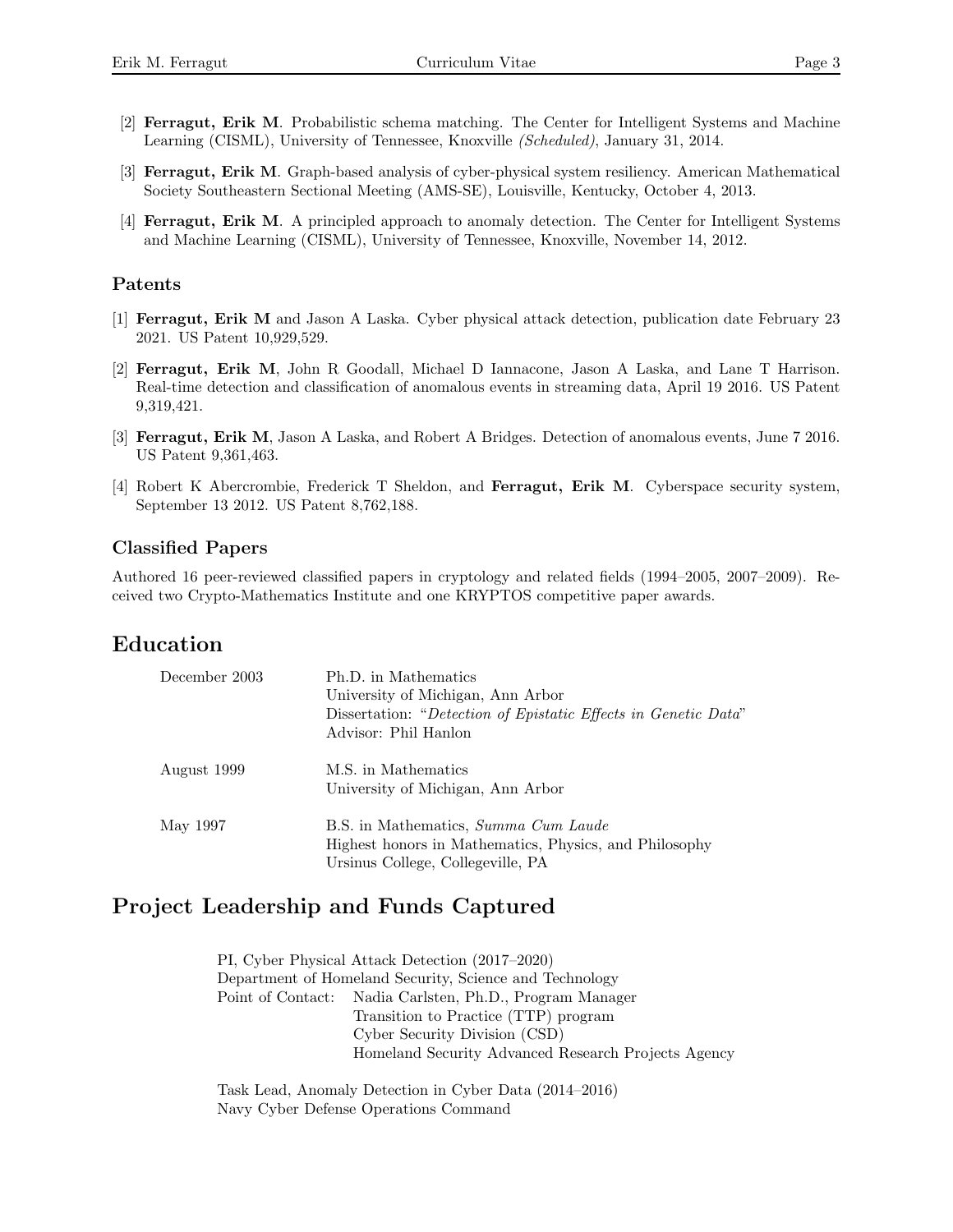| Point of Contact: Rob Stappert |                                       |
|--------------------------------|---------------------------------------|
|                                | Network Forensics Technical Advisor   |
|                                | Navy Cyber Defense Operations Command |

PI, Situation Awareness in Complex Networks (2013–2015) Laboratory Directed Research and Development Oak Ridge National Laboratory

Task Lead, Automated Data Quality Assessment (2013–2014) Affordable Care Act Data Solutions project Center for Medicare and Medicaid Services (CMS)

PI/Mentor, Deception Detection (2011-2012) Intelligence Community Post-Doctoral Research Program

PI, Cyber Security Development and Training (2010-2011) Johnson C. Smith University (HBCU)

## Research Experience

12/2017 – Present Director of Data Scientist Optum (UnitedHealth Group) Telecommute to Eden Prairie, MN

Principal data scientist responsible for development, testing, and monitoring of unsupervised, semisupervised, and supervised data-driven models for detection of fraud, waste, abuse, and error within claim data for an important client. Provide technical leadership to other data scientists within the group.

6/2009 – 11/2017 Cyber Security Research Scientist Oak Ridge National Laboratory Oak Ridge, Tennessee

Research scientist and principal investigator for cyber security, anomaly and intrusion detection, situation awareness, probabilistic modeling, and machine learning. Key contributor to research in visual analytics, adversarial control theory, critical infrastructure protection, quantum computing, compressive sensing, and formal methods.

8/2007 – 6/2009 Applied Research Mathematician Institute for Defense Analyses Princeton, New Jersey

Applied multiple areas of mathematics (group theory, representation theory, coding theory, combinatorial commutative algebra, probability theory, combinatorics, and topology) to research problems in national security.

8/2006 – 8/2007 Cyber Security Research Scientist Oak Ridge National Laboratory Oak Ridge, Tennessee

Research staff contributing to distributed anomaly detection algorithms for cyber security. Supported projects in weigh-in-motion and communications.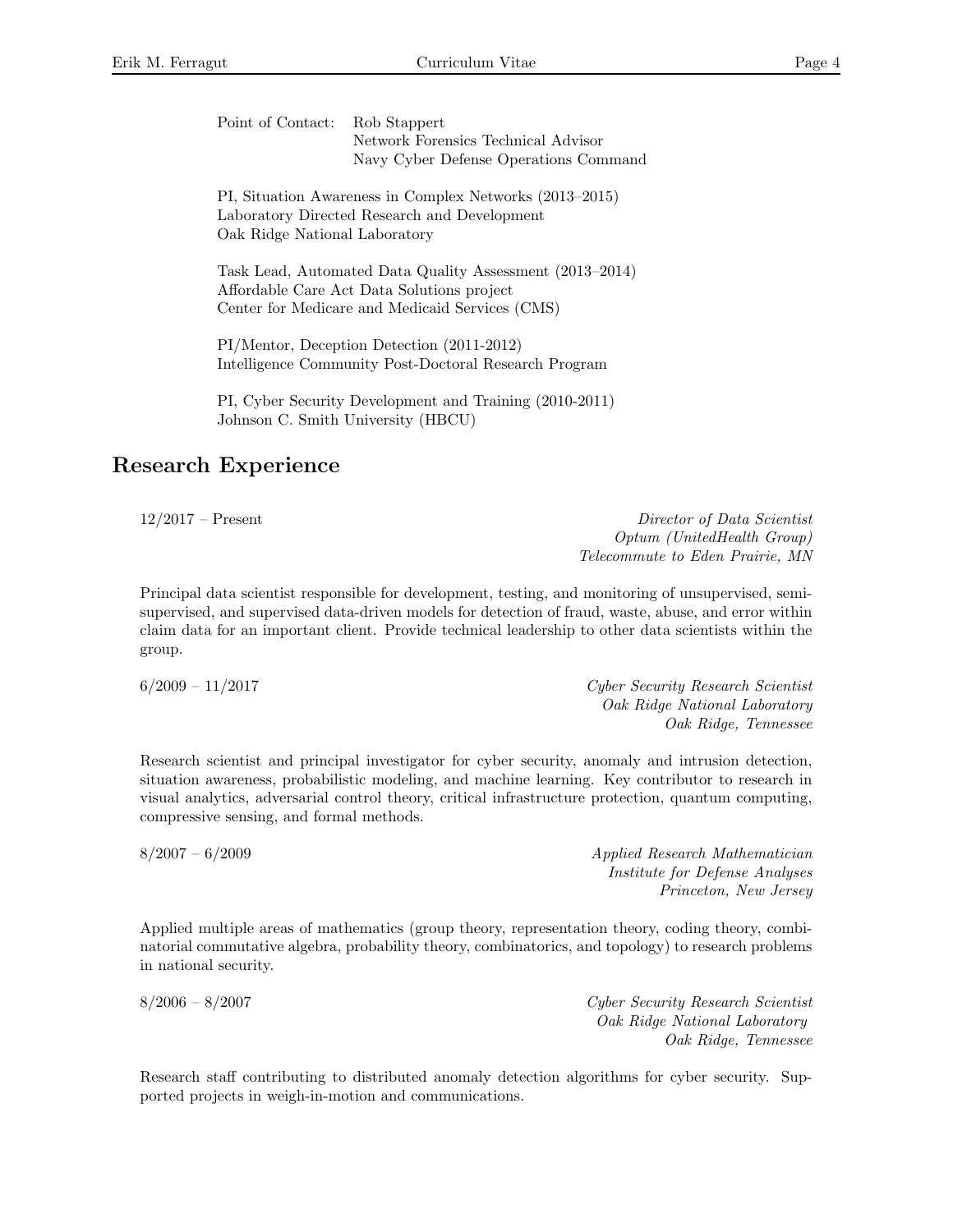10/2005 – 8/2006 Applied Research Mathematician Johns Hopkins University, Applied Physics Laboratory Laurel, Maryland

Improved methods for systematizing and validating large-scale risk assessments. Co-discovered and reported a cyber vulnerability on a high-value system together with an effective exploit.

 $8/1993 - 10/2005$  Applied Research Mathematician National Security Agency Fort George G. Meade, Maryland

Participant of Stokes Fellowship Co-operative program (1993–1997), Director's Summer Program (1995), and Applied Mathematics Program (1997–2002). Research staff member in Cryptographic Research. Applied multiple areas of mathematics (group theory, representation theory, combinatorial commutative algebra, probability theory, combinatorics, and topology) to research problems for national security.

9/1997 – 12/1999 Graduate Research Assistant University of Michigan Ann Arbor, Michigan

Instructor for two sessions of pre-calculus.

### Mentoring

- Benjamin C. Dutton, North Carolina State University, Raleigh, NC, Summer 2017.
- Emily Lindsey Grinstead, University of South Alabama, Mobile, AL, Summer 2017.
- Andrew C. Brady, Jefferson Middle School, Oak Ridge, TN, Summer 2015.
- Ethan J. Brady, Oak Ridge High School, Oak Ridge, TN, Summer 2015.
- Jacob M. Ferragut, Oak Ridge High School, Oak Ridge, TN Summer 2015.
- Nathan M. Ferragut, Oak Ridge High School, Oak Ridge, TN Summer 2015.
- Max C. Wildgruber, Oak Ridge High School, Oak Ridge, TN, Summer 2015.
- George E. Gallarno, Christian Brothers University, Memphis, Undergraduate Student Researcher, Summer 2014.
- Timothy D. Goodrich, North Carolina State University, Raleigh, Graduate Student Researcher, Summer 2014.
- Ronald D. Hagan, University of Tennessee, Knoxville (UTK) Graduate Student Researcher, Summer 2014.
- Samantha N. Petti, Williams College, Science Undergraduate Laboratory Internships (SULI), Summer 2014.
- Jessica L. Robins, University of Tennessee, Knoxville (UTK) Science Undergraduate Laboratory Internships (SULI), Summer 2014.
- John P. Collins, Post-Masters Researcher, 2013–2014.
- Robert Bridges, Post-Doctoral Researcher, 2012–2013.